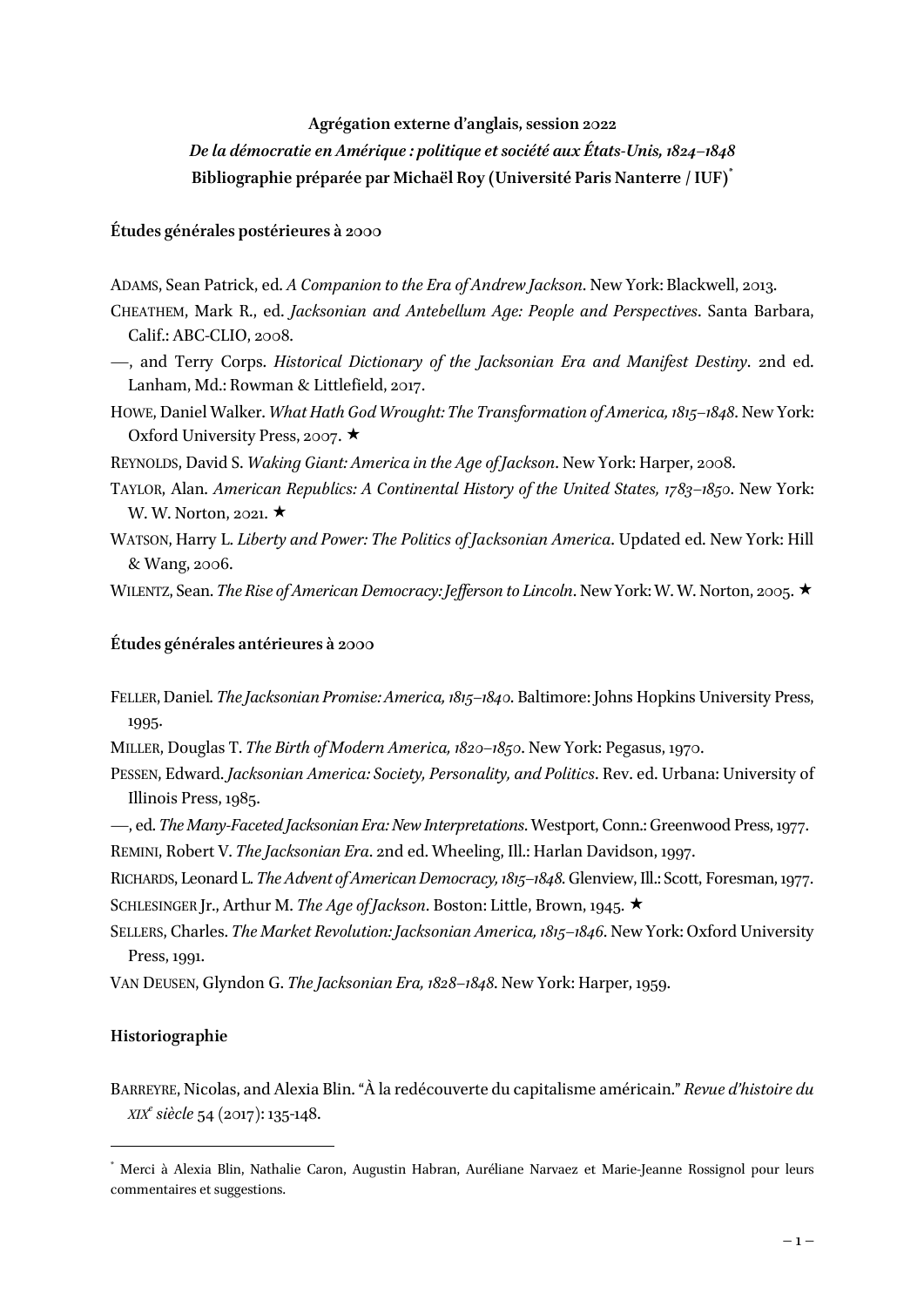CAVE, Alfred A. *Jacksonian Democracy and the Historians*. Gainesville: University of Florida Press, 1964.

CHEATHEM, Mark R. "Andrew Jackson, Slavery, and Historians." *History Compass* (2011): 326-338.

- FELLER, Daniel. "Jacksonian Era." In *Reader's Guide to American History*, edited by Peter J. Parish, 356- 359. London: Fitzroy Dearborn, 1997.
- —. "Politics and Society: Toward a Jacksonian Synthesis." *Journal of the Early Republic* 10.2 (1990): 135-161.
- —. "Rediscovering Jacksonian America." In *The State of U.S. History*, edited by Melvyn Stokes, 69-91. Oxford: Berg, 2002.
- FORMISANO, Ronald P. "Toward a Reorientation of Jacksonian Politics: A Review of the Literature, 1959–1975." *Journal of American History* 63.1 (1976): 42-65.
- LYNN, Joshua A. "Andrew Jackson: A Populist for Our Age?" *Tennessee Historical Quarterly* 76.3 (2017): 214-217.
- —, and Harry L. Watson. "Introduction: Race, Politics, and Culture in the Age of Jacksonian 'Democracy.'" *Journal of the Early Republic* 39.1 (2019): 81-87.  $\star$
- MCKNIGHT, Brian D., and James S. Humphreys, eds. *The Age of Andrew Jackson*. Kent, Ohio: Kent State University Press, 2011.
- MOSS, Richard J. "Jacksonian Democracy: A Note on the Origins and Growth of the Term." *Tennessee Historical Quarterly* 34.2 (1975): 145-153.
- ROCKMAN, Seth. "Jacksonian America." In *American History Now*, edited by Eric Foner and Lisa McGirr, 52-74. Philadelphia: Temple University Press, 2011.
- SEAL, Andy. "'A Stupidity which Has Excited the Wonder of Mankind': Andrew Jackson and the Historians." Blog of the Society for U.S. Intellectual History (2017). https://s-usih.org/2017/06/astupidity-which-has-excited-the-wonder-of-mankind-andrew-jackson-and-the-historians/.
- SELLERS Jr., Charles Grier. "Andrew Jackson versus the Historians." *Mississippi Valley Historical Review* 44.4 (1958): 615-634.
- SINHA, Manisha. "Afterword: The History and Legacy of Jacksonian Democracy." *Journal of the Early Republic* 39.1 (2019): 145-148.  $\star$
- WILENTZ, Sean. "On Class and Politics in Jacksonian America." *Reviews in American History* 10.4  $(1982): 45-63.$
- —. "Society, Politics, and the Market Revolution, 1815–1848." In *The New American History*, edited by Eric Foner, 61-84. Philadelphia: Temple University Press, 1997.
- YERXA, Donald A. "An Interview with Daniel Walker Howe." *Historically Speaking* 9.4 (2008): 30-32. ★

# **Personnalités**

- ABZUG, Robert H. *Passionate Liberator: Theodore Dwight Weld and the Dilemma of Reform*. Oxford: Oxford University Press, 1982.
- AISÉIRITHE, A. J., and Donald Yacovone, eds. *Wendell Phillips, Social Justice, and the Power of the Past*. Baton Rouge: Louisiana State University Press, 2016.
- BACON, Margaret Hope. *But One Race: The Life of Robert Purvis*. Albany: State University of New York Press, 2007.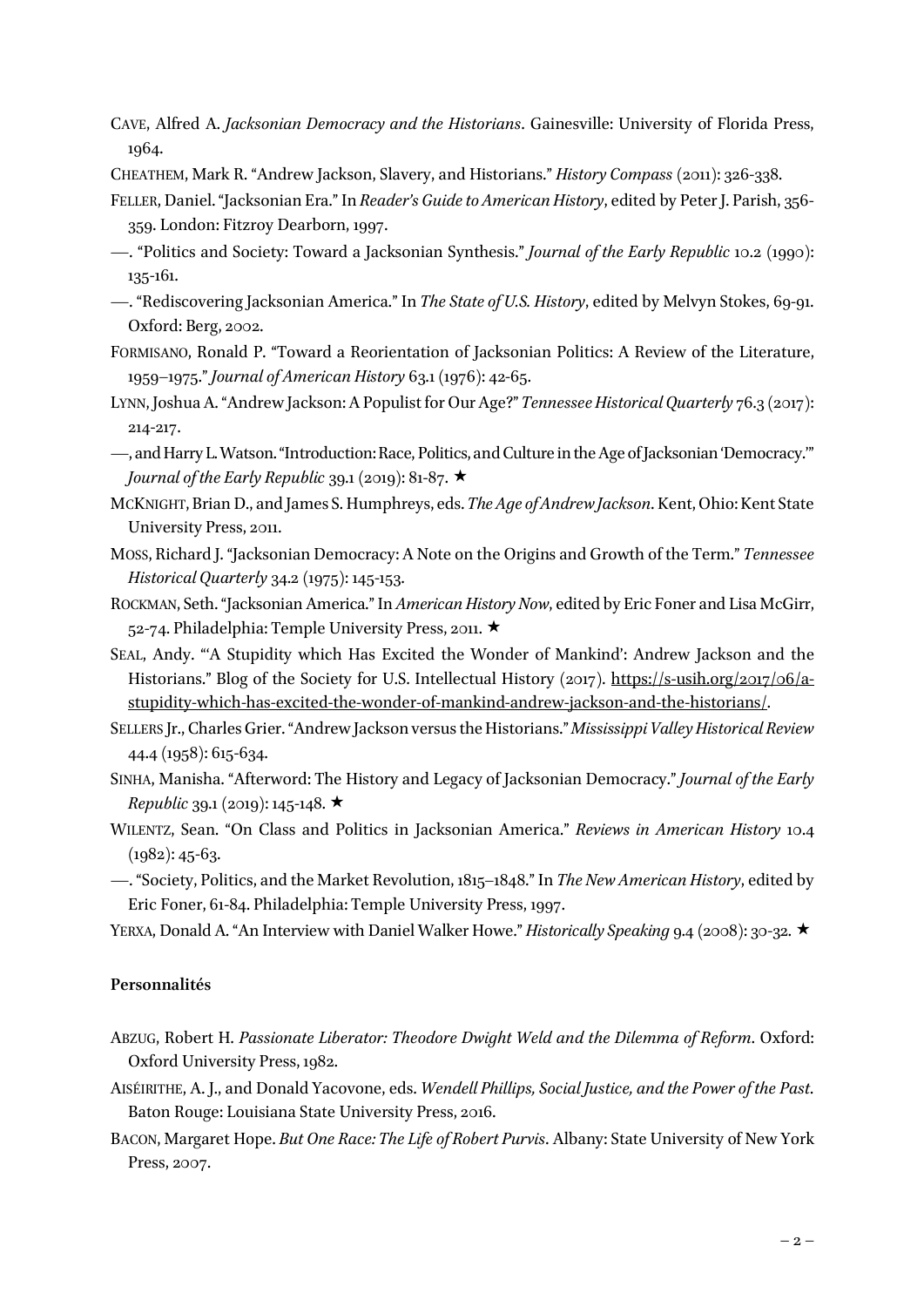BLIGHT, David W. *Frederick Douglass: Prophet of Freedom*. New York: Simon & Schuster, 2018.

CHEATHEM, Mark R. *Andrew Jackson, Southerner*. Baton Rouge: Louisiana State University Press, 2013.

- COLE, Donald B. *A Jackson Man: Amos Kendall and the Rise of American Democracy*. Baton Rouge: Louisiana State University Press, 2004.
- —. *Martin Van Buren and the American Political System*. Princeton, N.J.: Princeton University Press, 1984.
- CROWE, Charles. *George Ripley: Transcendentalist and Utopian Socialist*. Athens: University of Georgia Press, 1967.
- DILLON, Merton L. *Benjamin Lundy and the Struggle for Negro Freedom*. Urbana: University of Illinois Press, 1966.
- —. *Elijah P. Lovejoy, Abolitionist Editor*. Urbana: University of Illinois Press, 1961.
- ELDER, Robert. *Calhoun: American Heretic*. New York: Basic Books, 2021.
- FAULKNER, Carol. *Lucretia Mott's Heresy: Abolition and Women's Rights in Nineteenth-Century America*. Philadelphia: University of Pennsylvania Press, 2011.
- HAMBRICK-STOWE, Charles E. *Charles G. Finney and the Spirit of American Evangelicalism*. Grand Rapids, Mich.: Eerdmans, 1996.
- HEIDLER, David S., and Jeanne T. Heidler. *Henry Clay: The Essential American*. New York: Random House, 2010.
- HINKS, Peter P. *To Awaken My Afflicted Brethren: David Walker and the Problem of Antebellum Slave Resistance*. University Park: Pennsylvania State University Press, 1997.
- KAPLAN, Fred. *John Quincy Adams: American Visionary*. New York: Harper, 2014.
- KARCHER, Carolyn L. *The First Woman in the Republic: A Cultural Biography of Lydia Maria Child*. Durham, N.C.: Duke University Press, 1994.
- LUNDBERG, James M. *Horace Greeley: Print, Politics, and the Failure of American Nationhood*. Baltimore: Johns Hopkins University Press, 2019.
- MARSHALL, Megan. *Margaret Fuller: A New American Life*. Boston: Houghton Mifflin Harcourt, 2013.
- MAYER, Henry. *All on Fire: William Lloyd Garrison and the Abolition of Slavery*. New York: St. Martin's Press, 1998.
- MORRIS, Celia. *Fanny Wright: Rebel in America*. Urbana: University of Illinois Press, 1992.
- NISSENBAUM, Stephen. *Sex, Diet, and Debility in Jacksonian America: Sylvester Graham and Health Reform*. Westport, Conn.: Greenwood Press, 1980.
- PAINTER, Nell Irvin. *Sojourner Truth: A Life, a Symbol*. New York: W. W. Norton, 1996.
- PETERSON, Merrill D. *The Great Triumvirate: Webster, Clay, and Calhoun*. New York: Oxford University Press, 1987.
- PILZ, Jeffrey J. *The Life, Work and Times of George Henry Evans, Newspaperman, Activist and Reformer (1829–1849).* New York: Edwin Mellen Press, 2001.
- REMINI, Robert V. *Andrew Jackson and the Course of American Democracy, 1833–1845*. New York: Harper & Row, 1984.
- —. *Andrew Jackson and the Course of American Freedom, 1822–1832*. New York: Harper & Row, 1981.
- —. *The Legacy of Andrew Jackson: Essays on Democracy, Indian Removal, and Slavery*. Baton Rouge: Louisiana State University Press, 1990.
- —. *The Life of Andrew Jackson*. New York: Harper & Row, 1988.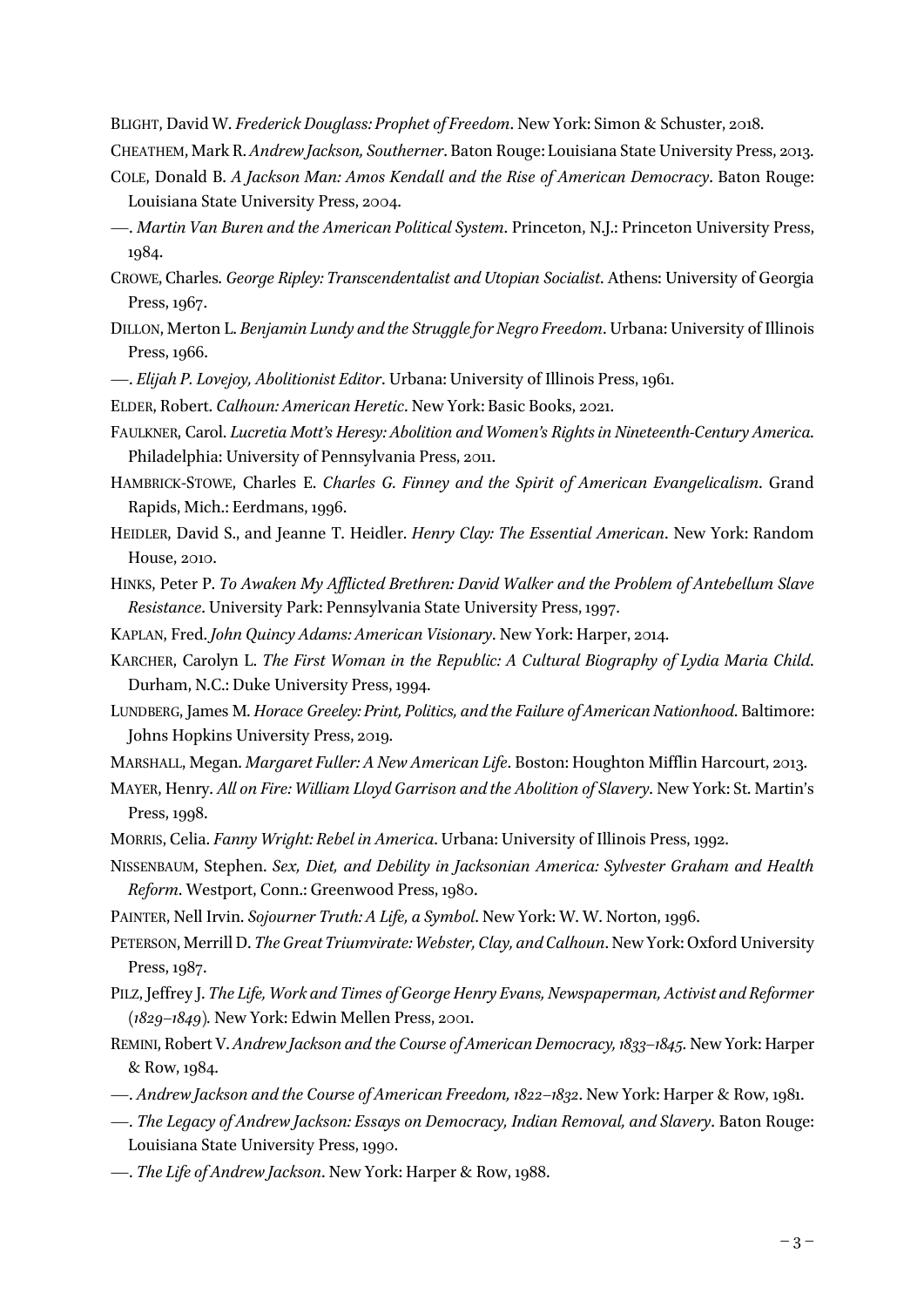SAMPSON, Robert D. *John L. O'Sullivan and His Times*. Kent, Ohio: Kent State University Press, 2003.

- SILBEY, Joel H. *Martin Van Buren and the Emergence of American Popular Politics*. Lanham, Md.: Rowman & Littlefield, 2002.
- SKLAR, Kathryn Kish. *Catharine Beecher: A Study in American Domesticity*. New York: W. W. Norton, 1973.
- WINCH, Julie. *A Gentleman of Color: The Life of James Forten*. New York: Oxford University Press, 2002.
- WULF, Naomi. *Une autre démocratie en Amérique (1824–1844). Orestes Brownson, un regard politique*. Paris: Presses de l'université Paris-Sorbonne, 2017.

### **Droit de vote, citoyenneté, vie démocratique**

- BONNER, Christopher James. *Remaking the Republic: Black Politics and the Creation of American Citizenship*. Philadelphia: University of Pennsylvania Press, 2020.
- BOYLAN, Anne M. "Women and Politics in the Era before Seneca Falls." *Journal of the Early Republic* 10.3 (1990): 363-382.
- GOSSE, Van. *The First Reconstruction: Black Politics in America from the Revolution to the Civil War*. Chapel Hill: University of North Carolina Press, 2021.  $\star$
- GRONNINGSATER, Sarah L. H. "Practicing Formal Politics without the Vote: Black New Yorkers in the Aftermath of 1821." In *Revolutions and Reconstructions: Black Politics in the Long Nineteenth Century*, edited by Van Gosse and David Waldstreicher, 116-138. Philadelphia: University of Pennsylvania Press, 2020.
- ISENBERG, Nancy. *Sex and Citizenship in Antebellum America*. Chapel Hill: University of North Carolina Press, 1998.
- JONES, Martha S. *Birthright Citizens: A History of Race and Rights in Antebellum America*. Cambridge: Cambridge University Press, 2018.
- KELLEY, Mary. *Learning to Stand and Speak: Women, Education, and Public Life in America's Republic*. Chapel Hill: University of North Carolina Press, 2006.
- KEYSSAR, Alexander. *The Right to Vote: The Contested History of Democracy in the United States*. New York: Basic Books, 2009.  $\star$
- MALONE, Christopher. *Between Freedom and Bondage: Race, Party, and Voting Rights in the Antebellum North*. New York: Routledge, 2008.
- NEEM, Johann N. *Creating a Nation of Joiners: Democracy and Civil Society in Early National Massachusetts*. Cambridge, Mass.: Harvard University Press, 2008.
- *—*. *Democracy's Schools: The Rise of Public Education in America*. Baltimore: Johns Hopkins University Press, 2017.
- RATCLIFFE, Donald. "The Right to Vote and the Rise of Democracy, 1787–1828." *Journal of the Early American Republic* 33.2 (2013): 219-254.
- RAY, Angela G. *The Lyceum and Public Culture in the Nineteenth-Century United States*. East Lansing: Michigan State University Press, 2005.
- ROGERS, Donald W., ed. *Voting and the Spirit of American Democracy: Essays on the History of Voting and Voting Rights in America*. Urbana: University of Illinois Press, 1992.
- RYAN, Mary P. *Civic Wars: Democracy and Public Life in the American City during the Nineteenth Century*. Berkeley: University of California Press, 1997.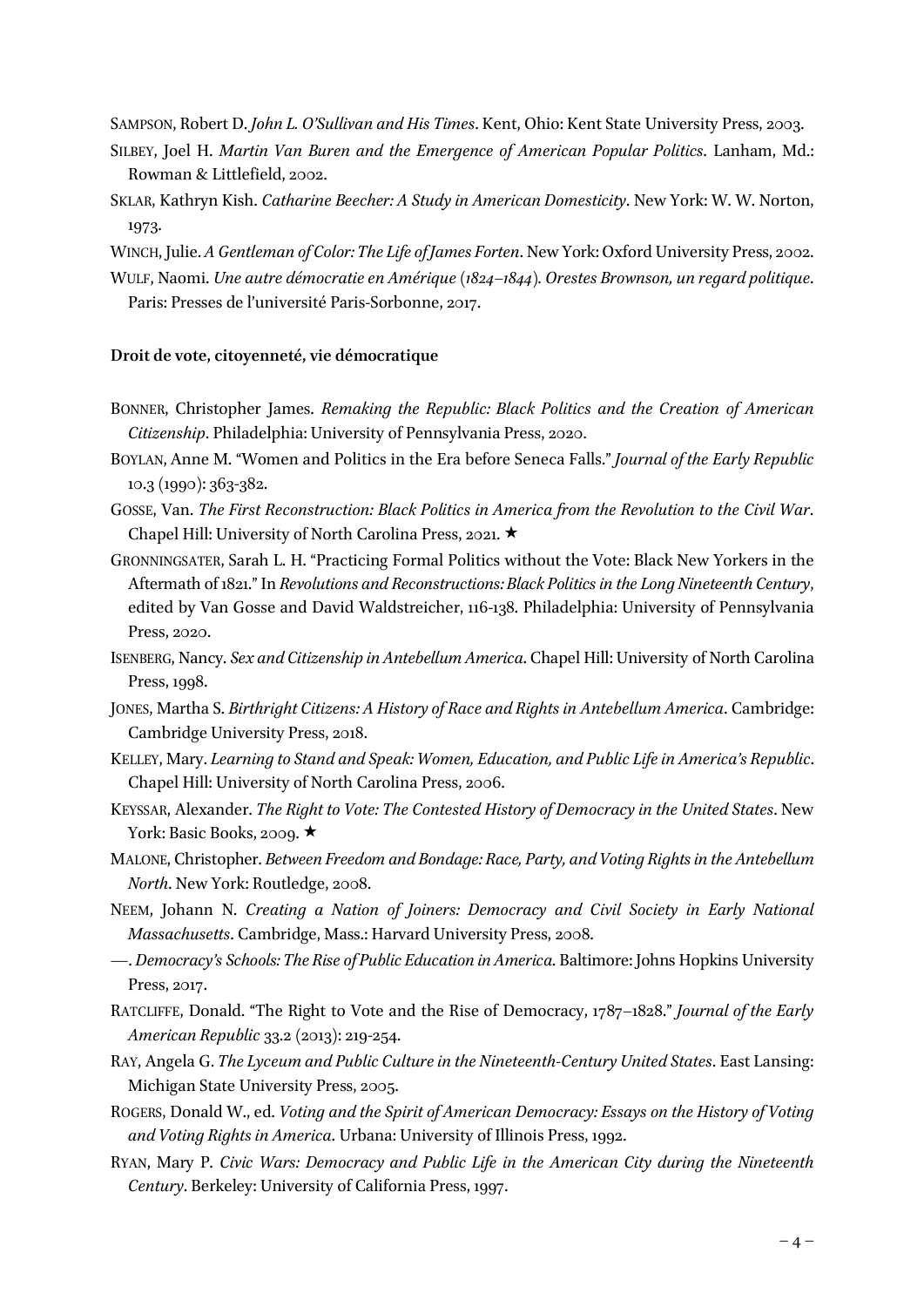- SMITH, Eric Ledell. "The End of Black Voting Rights in Pennsylvania: African Americans and the Pennsylvania Constitutional Convention of 1837–1838." *Pennsylvania History* 65.3 (1998): 279-299.
- SMITH, Rogers M. *Civic Ideals: Conflicting Visions of Citizenship in U.S. History*. New Haven, Conn.: Yale University Press, 1997.
- SPIRES, Derrick R. *The Practice of Citizenship: Black Politics and Print Culture in the Early United States*. Philadelphia: University of Pennsylvania Press, 2019.
- STEINFELD, Robert J. "Property and Suffrage in the Early American Republic." *Stanford Law Review* 41.2 (1989): 335-376.
- VARON, Elizabeth R. *We Mean to Be Counted: White Women and Politics in Antebellum Virginia*. Chapel Hill: University of North Carolina Press, 1998.
- WARREN, James Perrin. *Culture of Eloquence: Oratory and Reform in Antebellum America*. University Park: Pennsylvania State University Press, 1999.
- WIEBE, Robert H. *Self-Rule: A Cultural History of American Democracy*. Chicago: University of Chicago Press, 1995.
- WILLIAMSON, Chilton. *American Suffrage: From Property to Democracy, 1760–1860*. Princeton, N.J.: Princeton University Press, 1960.  $\star$
- WOOD, Nicholas. "'A Sacrifice on the Altar of Slavery': Doughface Politics and Black Disenfranchisement in Pennsylvania, 1837–1838." *Journal of the Early Republic* 31.1 (2011): 75-106.
- ZBORAY, Ronald J., and Mary Saracino Zboray. *Voices without Votes: Women and Politics in Antebellum New England*. Durham: University of New Hampshire, 2010. ★

# **Politique et partis, Union et sectionnalisme**

- ASHWORTH, John. *"Agrarians" and "Aristocrats": Party Political Ideology in the United States, 1837–1846*. Cambridge: Cambridge University Press, 1987.
- BAKER, Jean H. *Affairs of Party: The Political Culture of Northern Democrats in the Mid-Nineteenth Century*. Ithaca, N.Y.: Cornell University Press, 1983.
- BENSON, Lee. *The Concept of Jacksonian Democracy: New York as a Test Case*. Princeton, N.J.: Princeton University Press, 1961.
- BROOKS, Corey M. *Liberty Power: Antislavery Third Parties and the Transformation of American Politics*. Chicago: University of Chicago Press, 2016.
- CHAPUT,Erik J. *The People's Martyr: Thomas Wilson Dorr and His 1842 Rhode Island Rebellion*. Lawrence: University Press of Kansas, 2013.
- CHEATHEM, Mark R. *Andrew Jackson and the Rise of the Democratic Party*. Knoxville: University of Tennessee Press, 2018.
- —. *The Coming of Democracy: Presidential Campaigning in the Age of Jackson*. Baltimore: Johns Hopkins University Press, 2018.  $\star$
- CHILDERS, Christopher. *The Webster-Hayne Debate: Defining Nationhood in the Early American Republic*. Baltimore: Johns Hopkins University Press, 2018.
- COLE, Donald B. *Vindicating Andrew Jackson: The 1828 Election and the Rise of the Two-Party System*. Lawrence: University Press of Kansas, 2009.
- EARLE, Jonathan H. *Jacksonian Antislavery and the Politics of Free Soil, 1824–1854*. Chapel Hill: University of North Carolina Press, 2004.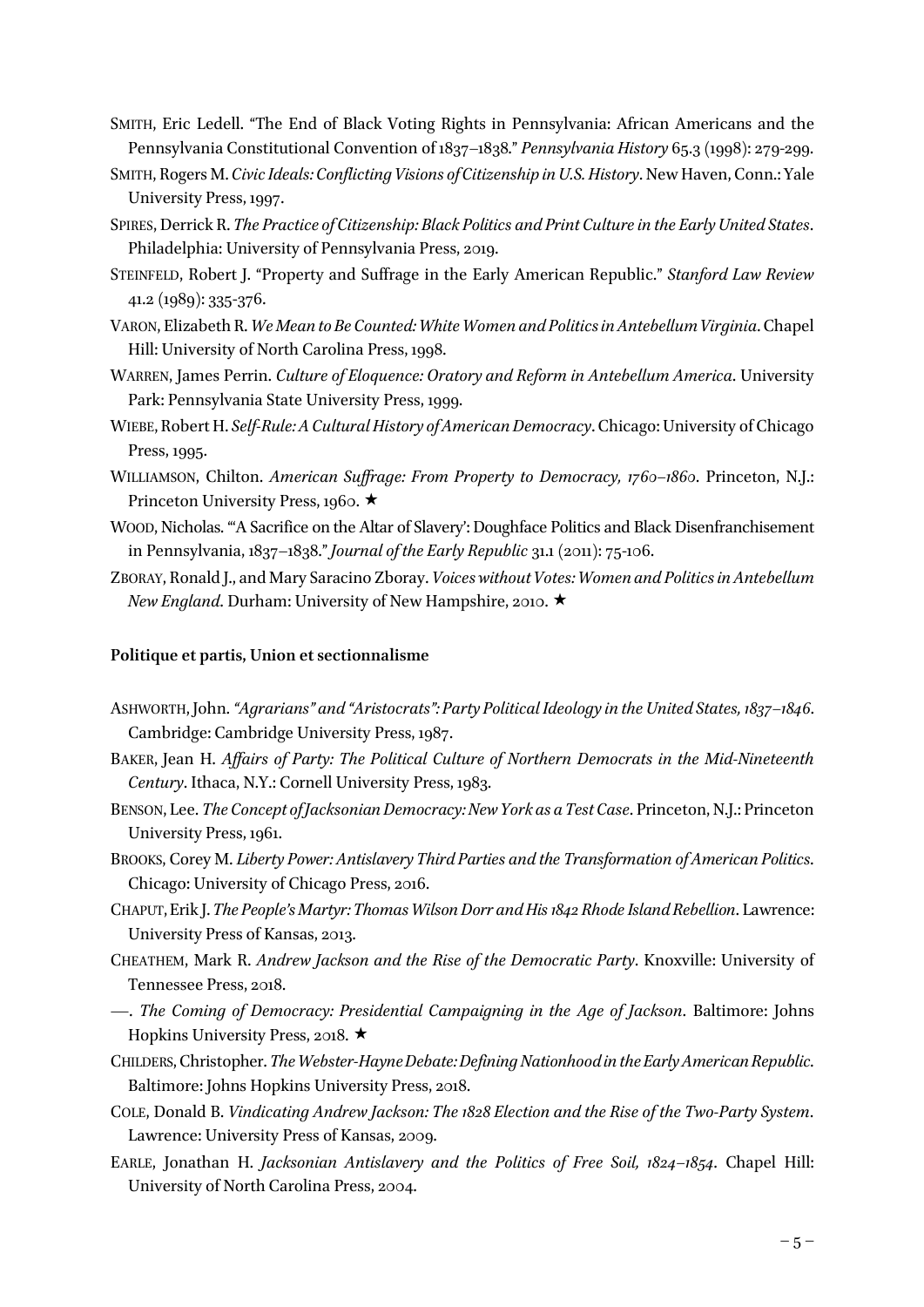- ELLIS, Richard E. *The Union at Risk: Jacksonian Democracy, States' Rights and the Nullification Crisis*. New York: Oxford University Press, 1987.
- FORMISANO, Ronald P. *For the People: American Populist Movements from the Revolution to the 1850s*. Chapel Hill: University of North Carolina Press, 2008.
- FREEHLING, William W. *Prelude to Civil War: The Nullification Controversy in South Carolina, 1816–1836*. New York: Harper & Row, 1966.
- —. *Secessionists at Bay, 1776–1854*. Vol. 1 of *The Road to Disunion*. New York: Oxford University Press, 1990.
- GREEN, Nathaniel C. *The Man of the People: Political Dissent and the Making of the American Presidency*. Lawrence: University Press of Kansas, 2020.
- HEIDLER, David S., and Jeanne T. Heidler. *The Rise of Andrew Jackson: Myth, Manipulation, and the Making of Modern Politics*. New York: Basic Books, 2018.  $\star$
- HOLT, Michael F. *The Rise and Fall of the American Whig Party: Jacksonian Politics and the Onset of the Civil War*. New York: Oxford University Press, 1999.
- HOWE, Daniel Walker. *The Political Culture of the American Whigs*. Chicago: University of Chicago Press, 1979.  $\star$
- JOHNSON, Reinhard O. *The Liberty Party, 1840–1848: Antislavery Third-Party Politics in the United States*. Baton Rouge: Louisiana State University Press, 2009.
- LAURIE, Bruce. *Beyond Garrison: Antislavery and Social Reform*. New York: Cambridge University Press, 2005.
- MARSZALEK, John F. *The Petticoat Affair: Manners, Mutiny, and Sex in Andrew Jackson's White House*. New York: Free Press, 1997.
- MCCORMICK, Richard P. *The Second American Party System: Party Formation in the Jacksonian Era*. Chapel Hill: University of North Carolina Press, 1966.
- PARSONS, Lynn Hudson. *The Birth of Modern Politics: Andrew Jackson, John Quincy Adams, and the Election of 1828*. New York: Oxford University Press, 2009.
- PEART, Daniel, and Adam I. P. Smith, eds. *Practicing Democracy: Popular Politics in the United States from the Constitution to the Civil War*. Charlottesville: University of Virginia Press, 2015.
- PEASON, Joseph W. *The Whigs' America: Middle-Class Political Thought in the Age of Jackson and Clay*. Lexington: University Press of Kentucky, 2020.
- RATCLIFFE, Donald. *The One-Party Presidential Contest: Adams, Jackson, and 1824's Five-Horse Race*. Lawrence: University Press of Kansas, 2015.
- REMINI, Robert V. *Andrew Jackson and the Bank War*. New York: W. W. Norton, 1967.
- ROBERTSON, Andrew W. *The Language of Democracy: Political Rhetoric in the United States and Britain, 1790*–*1900*. New ed. Charlottesville: University of Virginia Press, 2005.
- SEWELL, Richard H. *Ballots for Freedom: Antislavery Politics in the United States, 1837–1860*. New York: Oxford University Press, 1976.  $\star$
- SILBEY, Joel H. *Party over Section: The Rough and Ready Presidential Election of 1848*. Lawrence: University Press of Kansas, 2009.
- VARON, Elizabeth R. *Disunion!: The Coming of the American Civil War, 1789–1859*. Chapel Hill: University of North Carolina Press, 2008. ★
- WATSON, Harry L. "Andrew Jackson's Populism." *Tennessee Historical Quarterly* 76.3 (2017): 218-239.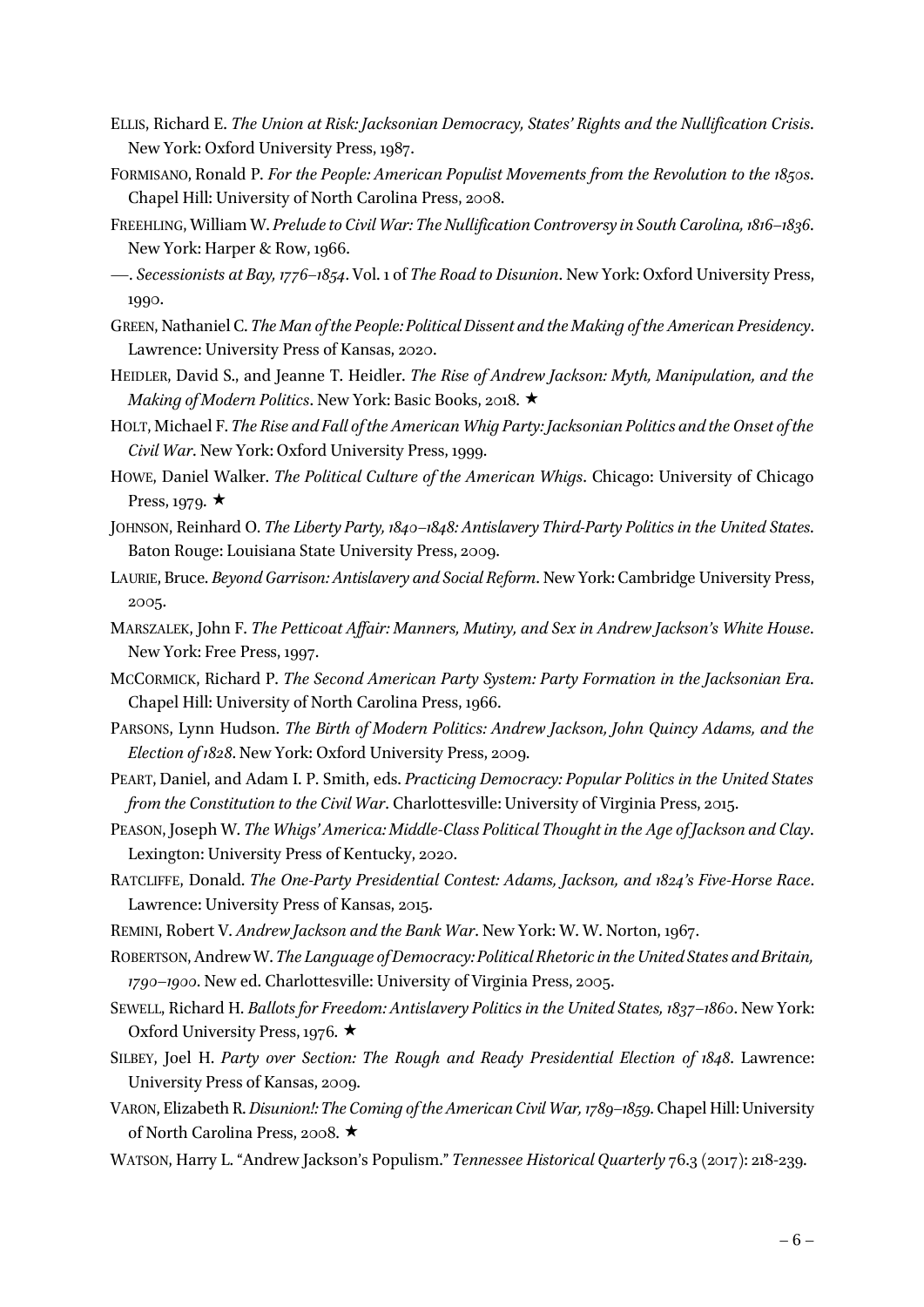- —. "Democrats and Whigs: The Second American Party System." In *The Oxford Handbook of American Political History*, edited by Paula Baker and Donald T. Critchlow, 62-78. New York: Oxford University Press, 2020.
- WIDMER, Edward L. *Young America: The Flowering of Democracy in New York City*. New York: Oxford University Press, 1999.

# **Industrialisation, transformation du travail, mobilisations ouvrières**

- BECKERT, Sven. "Merchants and Manufacturers in the Antebellum North." In *Ruling America: A History of Wealth and Power in a Democracy*, edited by Steve Fraser and Gary Gerstle, 92-122. Cambridge, Mass.: Harvard University Press, 2005.
- BUHLE, Paul, and Alan Dawley, eds. *Working for Democracy: American Workers from the Revolution to the Present*. Urbana: University of Illinois Press, 1985.
- DAWLEY, Alan. *Class and Community: The Industrial Revolution in Lynn*. Cambridge, Mass.: Harvard University Press, 1976.
- DUBLIN, Thomas. *Transforming Women's Work: New England Lives in the Industrial Revolution*. Ithaca, N.Y.: Cornell University Press, 1994. ★
- —. *Women at Work: The Transformation of Work and Community in Lowell, Massachusetts, 1826–1860*. New York: Columbia University Press, 1979.
- FALER, Paul G. *Mechanics and Manufacturers in the Early Industrial Revolution: Lynn, Massachusetts, 1780–1860*. Albany: State University of New York Press, 1981.
- GOUREVITCH, Alex. *From Slavery to Cooperative Commonwealth: Labor and Republican Liberty in the Nineteenth Century*. Cambridge: Cambridge University Press, 2015.
- GUTMAN, Herbert G. *Work, Culture and Society in Industrializing America*. New York: Alfred A. Knopf, 1976.
- HIRSCH, Susan E. *Roots of the American Working Class: The Industrialization of Crafts in Newark, 1800– 1860*. Philadelphia: University of Pennsylvania Press, 1978.
- HUGINS, Walter. *Jacksonian Democracy and the Working Class: A Study of the New York Workingmen's Movement, 1829–1837*. Stanford, Calif.: Stanford University Press, 1960.
- LAURIE, Bruce. *Artisans into Workers: Labor in Nineteenth-Century America*. New York: Hill & Wang, 1989.  $\star$
- —. *Working People of Philadelphia, 1800–1850*. Philadelphia: Temple University Press, 1980.
- LAUSE, Mark A. *Young America: Land, Labor, and the Republican Community*. Urbana: University of Illinois Press, 2005.
- LICHT, Walter. *Industrializing America: The Nineteenth Century*. Baltimore: Johns Hopkins University Press, 1995.
- MONTGOMERY, David. *Citizen Worker: The Experience of Workers in the United States with Democracy and the Free Market during the Nineteenth Century*. Cambridge: Cambridge University Press, 1993.
- PESSEN, Edward. *Most Uncommon Jacksonians: The Radical Leaders of the Early Labor Movement*. Albany: State University of New York Press, 1967.
- STOTT, Richard B. *Workers in the Metropolis: Class, Ethnicity, and Youth in Antebellum New York City*. Ithaca, N.Y.: Cornell University Press, 1990.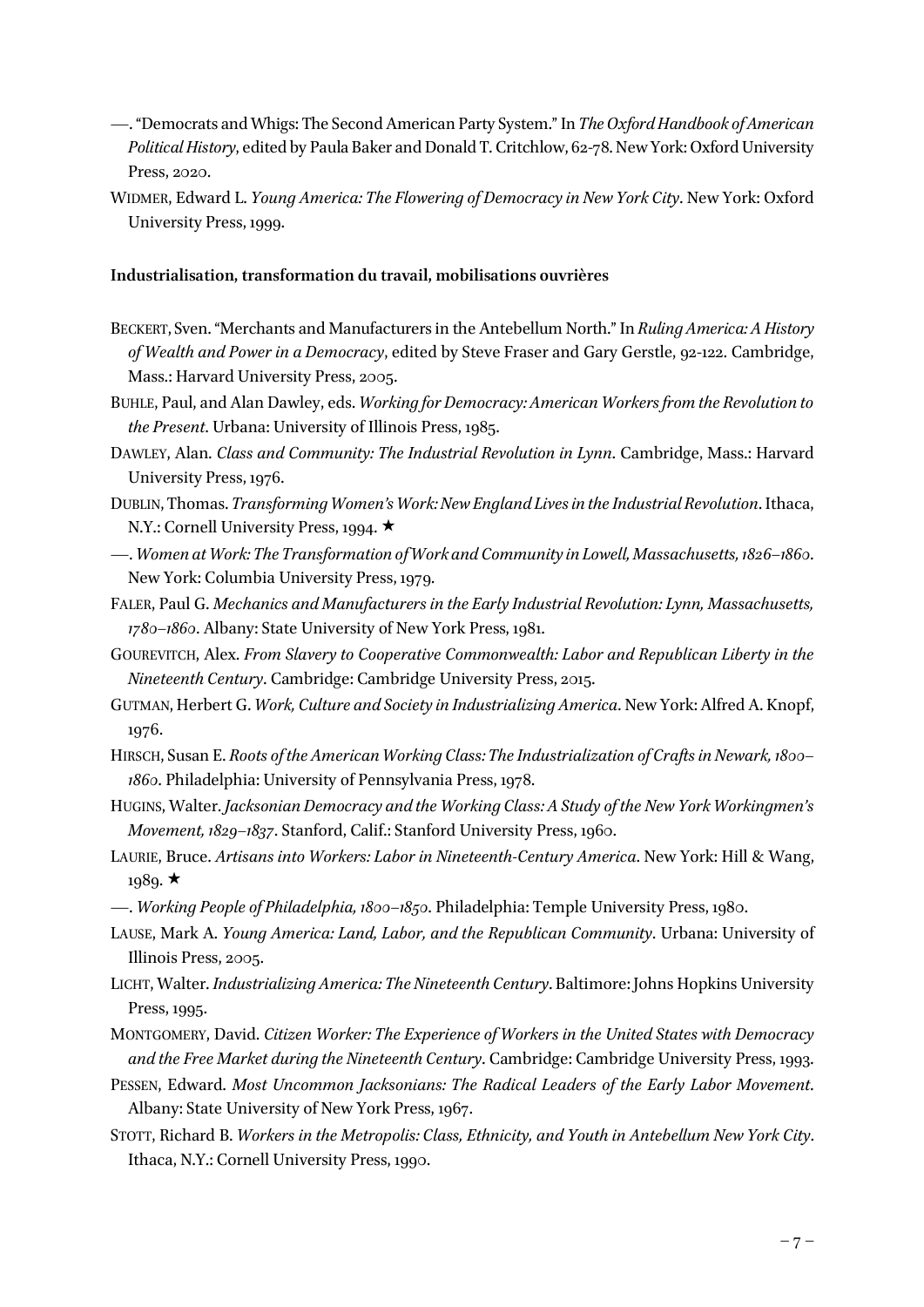- ROCKMAN, Seth. *Scraping By: Wage Labor, Slavery, and Survival in Early Baltimore*. Baltimore: Johns Hopkins University Press, 2009.
- RON, Ariel. *Grassroots Leviathan: Agricultural Reform and the Rural North in the Slaveholding Republic*. Baltimore: Johns Hopkins University Press, 2020.
- STANSELL, Christine. *City of Women: Sex and Class in New York, 1789–1860*. Urbana: University of Illinois Press, 1987.  $\star$
- STOKES, Melvyn, and Stephen Conway, eds. *The Market Revolution in America: Social, Political, and Religious Expressions, 1800–1880*. Charlottesville: University Press of Virginia, 1996.
- WEIL, François. "Capitalisme et industrialisation en Nouvelle-Angleterre, 1815–1845." *Annales. Histoire, sciences sociales* 50.1 (1995): 29-52.
- WILENTZ, Sean. *Chants Democratic: New York City and the Rise of the American Working Class, 1788– 1850*. New York: Oxford University Press, 1984. ★
- ZONDERMAN, David A. *Aspirations and Anxieties: New England Workers and the Mechanized Factory System, 1815–1850*. New York: Oxford University Press, 1992.

#### **Technologie, transport, communications**

- DILTS, James D. *The Great Road: The Building of the Baltimore & Ohio, the Nation's First Railroad, 1818– 1853*. Stanford, Calif.: Stanford University Press, 1993.
- JOHN, Richard R. *Spreading the News: The American Postal System from Franklin to Morse*. Cambridge, Mass.: Harvard University Press, 1995.
- LARSON, John Lauritz. *Internal Improvement: National Public Works and the Promise of Popular Government in the Early United States.* Chapel Hill: University of North Carolina Press, 2001. ★
- PASKOFF, Paul F. *Troubled Waters: Steamboat Disasters, River Improvements, and American Public Policy, 1821–1860*. Baton Rouge: Louisiana State University Press, 2007.
- SHAW, Ronald E. *Canals for a Nation: The Canal Era in the United States, 1790-1860*. Lexington: University Press of Kentucky, 1990.
- SHERIFF, Carol. *The Artificial River: The Erie Canal and the Paradox of Progress, 1817–1862*. New York: Hill & Wang, 1996.
- STARR, Paul. *The Creation of the Media: Political Origins of Modern Communications*. New York: Basic Books, 2004.
- TAYLOR, George Rogers. *The Transportation Revolution, 1815–1860*. New York: Rinehart, 1951.

# **Déportation et résistance des populations amérindiennes**

- BOWES, John P. *Land Too Good for Indians: Northern Indian Removal*. Norman: University of Oklahoma Press, 2016.
- CAVE, Alfred A. *Sharp Knife: Andrew Jackson and the American Indians*. Santa Barbara, Calif.: Praeger, 2017.
- GARRISON, Tim Alan, and Greg O'Brien, eds. *The Native South: New Histories and Enduring Legacies*. Lincoln: University of Nebraska Press, 2017.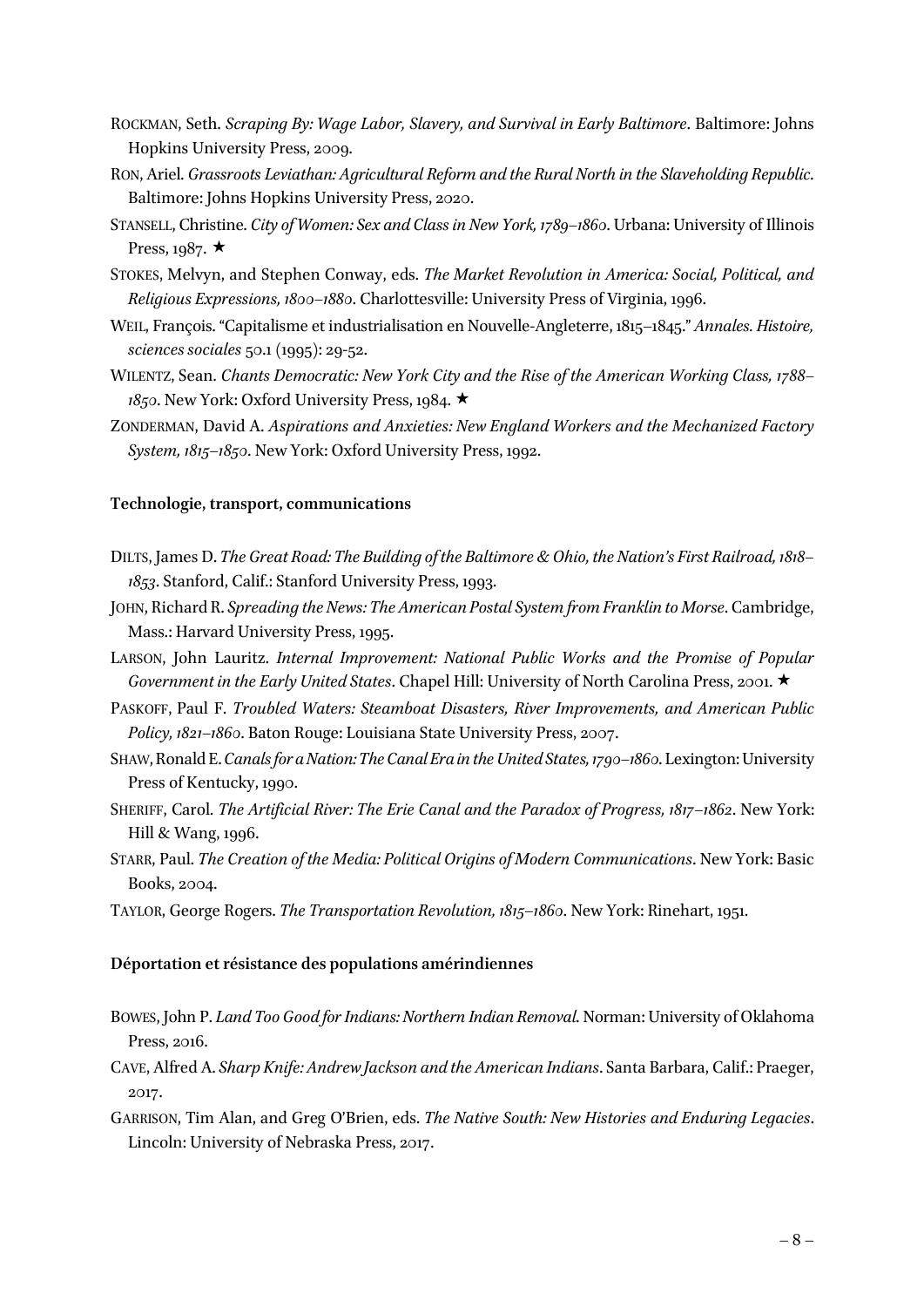- GREEN, Michael D. *The Politics of Indian Removal: Creek Government and Society in Crisis*. Lincoln: University of Nebraska Press, 1982.
- HABRAN, Augustin. "Les nations indiennes du sud-est des États-Unis (1815–1861) : identité, souveraineté et stratégie mimétique à l'épreuve du déplacement." PhD diss., Université Paris Diderot, 2017.
- HAVEMAN, Christopher D. *Rivers of Sand: Creek Indian Emigration, Relocation, and Ethnic Cleansing in the American South*. Lincoln: University of Nebraska Press, 2016.
- INSKEEP, Steve. *Jacksonland: President Andrew Jackson, Cherokee Chief John Ross, and a Great American Land Grab*. New York: Penguin, 2015.
- MCLOUGHLIN, William G. *Cherokee Renascence in the New Republic.* Princeton, N.J.: Princeton University Press, 1986.
- MISSALL, John, and Mary Lou Missall. *The Seminole Wars: America's Longest Indian Conflict*. Gainesville: University Press of Florida, 2004.
- NORGREN, Jill. *The Cherokee Cases: Two Landmark Federal Decisions in the Fight for Sovereignty*. Norman: University of Oklahoma Press, 2004.
- OPAL, J. M. *Avenging the People: Andrew Jackson, the Rule of Law, and the American Nation*. New York: Oxford University Press, 2017.
- OSTLER, Jeffrey. *Surviving Genocide: Native Nations and the United States from the American Revolution to Bleeding Kansas*. New Haven, Conn.: Yale University Press, 2019. ★
- PERDUE, Theda. "The Legacy of Indian Removal." *Journal of Southern History* 78.1 (2012): 3-36.
- —, and Michael D. Green. *The Cherokee Nation and the Trail of Tears*. New York: Viking, 2007.
- PETERSON, Dawn. *Indians in the Family: Adoption and the Politics of Antebellum Expansion*. Cambridge, Mass.: Harvard University Press, 2017.
- REMINI, Robert V. *Andrew Jackson and His Indian Wars*. New York: Viking, 2001.
- ROGIN, Michael Paul. *Fathers and Children: Andrew Jackson and the Subjugation of the American Indian*. New York: Alfred A. Knopf, 1975.
- SATZ, Ronald N. *American Indian Policy in the Jacksonian Era*. New ed.Norman: University of Oklahoma Press, 2002.
- SAUNT, Claudio. *Unworthy Republic: The Dispossession of Native Americans and the Road to Indian Territory*. New York: W. W. Norton, 2020.  $\star$
- SHIRE, Laurel Clark. "Sentimental Racism and Sympathetic Paternalism: Feeling Like a Jacksonian." *Journal of the Early Republic* 39.1 (2019): 111-122.
- —, and Joe Knetsch. "Ambivalence in the Settler Colonial Present: The Legacies of Jacksonian Expansion." *Tennessee Historical Quarterly* 76.3 (2017): 258-275.
- SNYDER, Christina. *Great Crossings: Indians, Settlers, and Slaves in the Age of Jackson*. New York: Oxford University Press, 2017.
- WALLACE, Anthony F. C. *The Long, Bitter Trail: Andrew Jackson and the Indians*. New York: Hill & Wang, 1993.

#### **Expansion, empire, esclavage**

ASHWORTH, John. *Slavery, Capitalism, and Politics in the Antebellum Republic*. Vol. 1. *Commerce and Compromise, 1820–1850*. Cambridge: Cambridge University Press, 1995.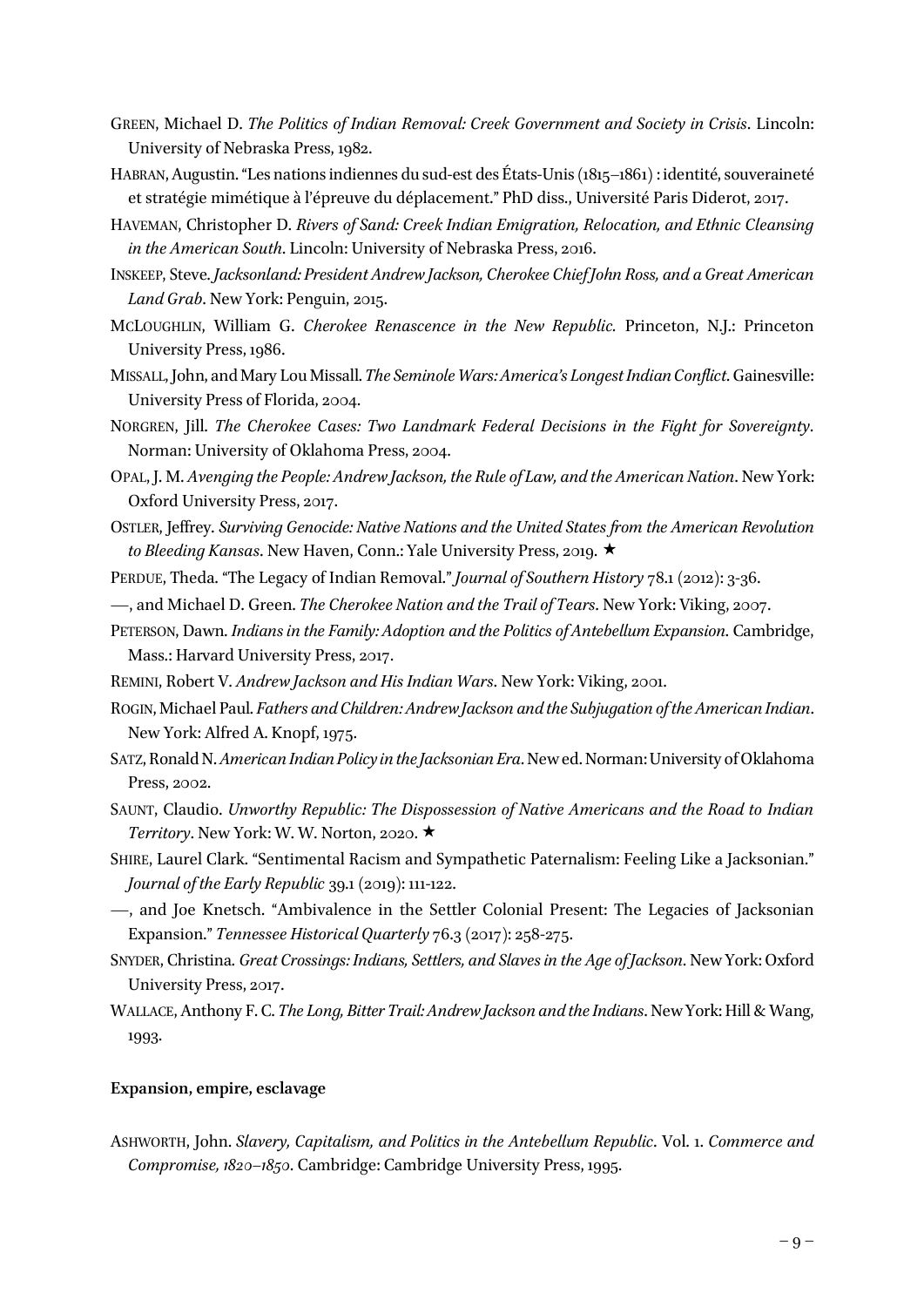- BAPTIST, Edward E. *The Half Has Never Been Told: Slavery and the Making of American Capitalism*. New York: Basic Books, 2014.
- BECKERT, Sven. *Empire of Cotton: A Global History*. New York: Alfred A. Knopf, 2014.
- BERLIN, Ira. *Generations of Captivity: A History of African-American Slaves*. Cambridge, Mass.: Harvard University Press, 2003.
- BREEN, Patrick H. *The Land Shall Be Deluged in Blood: A New History of the Nat Turner Revolt*. New York: Oxford University Press, 2015.
- CAMPBELL, Randolph B. *An Empire for Slavery: The Peculiar Institution in Texas, 1821–1865*. Baton Rouge: Louisiana State University Press, 1989.
- FORD, Lacy K. *Deliver Us from Evil: The Slavery Question in the Old South*. New York: Oxford University Press, 2009.
- GREENBERG, Amy S. *A Wicked War: Polk, Clay, Lincoln, and the 1846 U.S. Invasion of Mexico*. New York: Alfred A. Knopf, 2012.  $\star$
- —. *Manifest Manhood and the Antebellum American Empire*. New York: Cambridge University Press, 2005.
- GUARDINO, Peter. *The Dead March: A History of the Mexican-American War*. Cambridge, Mass.: Harvard University Press, 2017.
- HEIDLER, David S., and Jeanne T. Heidler. *The Mexican War*. Westport, Conn.: Greenwood Press, 2006.
- —. *Old Hickory's War: Andrew Jackson and the Quest for Empire*. Baton Rouge: Louisiana State University Press, 2003.
- JOHNSON, Walter. *River of Dark Dreams: Slavery and Empire in the Cotton Kingdom*. Cambridge, Mass.: Harvard University Press, 2013.
- —. *Soul by Soul: Life Inside the Antebellum Slave Market*. Cambridge, Mass.: Harvard University Press, 1999.
- KOLCHIN, Peter. *American Slavery, 1619–1877*. New ed. New York: Hill & Wang, 2003.
- MILES, Tiya. *Ties that Bind: The Story of an Afro-Cherokee Family in Slavery and Freedom*. Berkeley: University of Carolina Press, 2005.
- RATHBUN, Lyon. "The Debate over Annexing Texas and the Emergence of Manifest Destiny." *Rhetoric and Public Affairs* 4.3 (2001): 459-494.
- ROTHMAN, Adam. *Slave Country: American Expansion and the Origins of the Deep South*. Cambridge, Mass.: Harvard University Press, 2005. ★
- —. "The 'Slave Power' in the United States, 1783–1865." In *Ruling America: A History of Wealth and Power in a Democracy*, edited by Steve Fraser and Gary Gerstle, 64-91. Cambridge, Mass.: Harvard University Press, 2005.
- ROTHMAN, Joshua D. *Flush Times and Fever Dreams: A Story of Capitalism and Slavery in the Age of Jackson*. Athens: University of Georgia Press, 2012.
- —. *The Ledger and the Chain: How Domestic Slave Traders Shaped America*. New York: Basic Books, 2021.
- SCHERMERHORN, Calvin. *The Business of Slavery and the Rise of American Capitalism, 1815–1860*. New Haven, Conn.: Yale University Press, 2015.
- —. *Unrequited Toil: A History of United States Slavery*. Cambridge: Cambridge University Press, 2018. «
- SILBEY, Joel H. *Storm over Texas: The Annexation Controversy and the Road to Civil War*. New York: Oxford University Press, 2005.  $\star$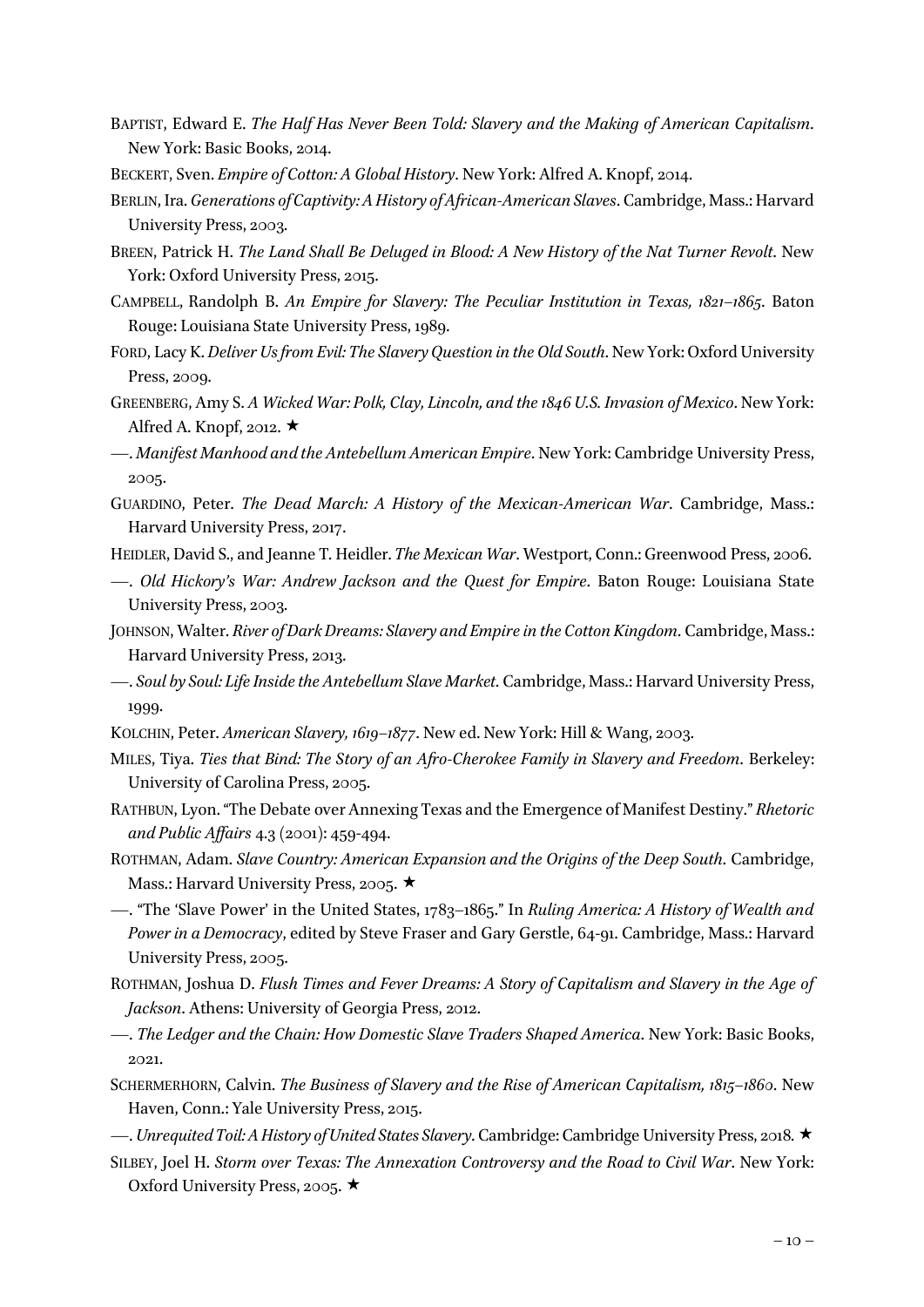- STEPHANSON, Anders. *Manifest Destiny: American Expansionism and the Empire of Right*. New York: Hill & Wang, 1995.
- WEEKS, William Earl. *Building the Continental Empire: American Expansion from the Revolution to the Civil War*. Chicago: Ivan R. Dee, 1996.  $\star$
- WOODWORTH, Steven E. *Manifest Destinies: America's Westward Expansion and the Road to the Civil War*. New York: Alfred A. Knopf, 2010.

# **Communautés noires**

- ALEXANDER, Leslie M. *African or American?: Black Identity and Political Activism in New York City, 1784–1861*. Urbana: University of Illinois Press, 2008.
- BACON, Jacqueline. *Freedom's Journal: The First African-American Newspaper*. Lanham, Md.: Lexington Books, 2007.
- BALL, Erica L. *To Live an Antislavery Life: Personal Politics and the Antebellum Middle Class*. Athens: University of Georgia Press, 2012.
- BAY, Mia. *The White Image in the Black Mind: African-American Ideas about White People, 1830–1925*. New York: Oxford University Press, 2000.
- BOURHIS-MARIOTTI, Claire. *L'union fait la force. Les Noirs américains et Haïti, 1804–1893*. Rennes: Presses universitaires de Rennes, 2015.
- CURRY, Leonard P. *The Free Black in Urban America, 1800–1850: The Shadow of the Dream*. Chicago: University of Chicago Press, 1981.
- DUNBAR, Erica Armstrong. *A Fragile Freedom: African American Women and Emancipation in the Antebellum City*. New Haven, Conn.: Yale University Press, 2008.
- ERNEST, John. *A Nation within a Nation: Organizing African-American Communities before the Civil War*. Chicago: Ivan R. Dee, 2011.
- FOREMAN, P. Gabrielle, Jim Casey, and Sarah Lynn Patterson, eds. *The Colored Conventions Movement: Black Organizing in the Nineteenth Century*. Chapel Hill: University of North Carolina Press, 2021.
- HORTON, James Oliver, and Lois E. Horton. *Black Bostonians: Family Life and Community Struggle in the Antebellum North*. Rev. ed. New York: Holmes & Meier, 1999.
- JONES, Martha S. *All Bound Up Together: The Woman Question in African American Public Culture, 1830–1900*. Chapel Hill: University of North Carolina Press, 2007.
- LITWACK, Leon F. *North of Slavery: The Negro in the Free States, 1790–1860*. Chicago: University of Chicago Press, 1961.  $\star$
- MASUR, Kate. *Until Justice Be Done: America's First Civil Rights Movement, from the Revolution to Reconstruction.* New York: W. W. Norton, 2021. ★
- NASH, Gary B. *Forging Freedom: The Formation of Philadelphia's Black Community, 1720–1840*. Cambridge, Mass.: Harvard University Press, 1988.
- RAEL, Patrick, ed. *African-American Activism before the Civil War: The Freedom Struggle in the Antebellum North*. New York: Routledge, 2008.
- —. *Black Identity and Black Protest in the Antebellum North*. Chapel Hill: University of North Carolina Press, 2002.  $\star$
- WINCH, Julie. *Philadelphia's Black Elite: Activism, Accommodation, and the Struggle for Autonomy, 1787–1848*. Philadelphia: Temple University Press, 1988.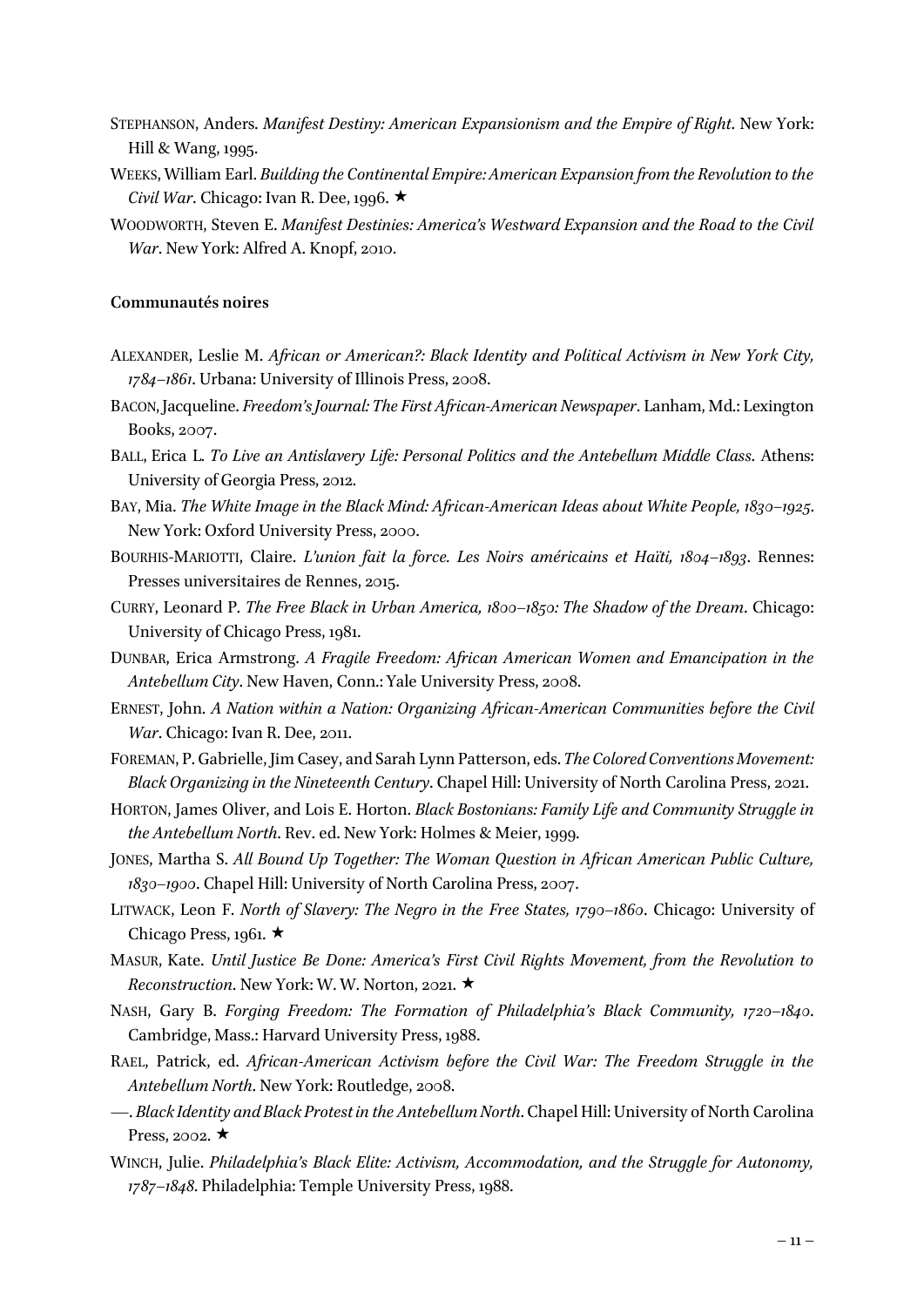#### **Racisme, xénophobie et nativisme, pensée conservatrice, violence**

- BURIN, Eric. *Slavery and the Peculiar Solution: A History of the American Colonization Society*. Gainesville: University Press of Florida, 2005.
- DAIN, Bruce. *A Hideous Monster of the Mind: American Race Theory in the Early Republic*. Cambridge, Mass.: Harvard University Press, 2002.
- FAUST, Drew Gilpin, ed. *The Ideology of Slavery: Proslavery Thought in the Antebellum South, 1830– 1860*. Baton Rouge: Louisiana State University Press, 1981.
- FELDBERG, Michael. *The Turbulent Era: Riot and Disorder in Jacksonian America*. New York: Oxford University Press, 1980.
- FREDRICKSON, George M. *The Black Image in the White Mind: The Debate on Afro-American Character and Destiny, 1817–1914*. New York: Harper & Row, 1971.
- FREEMAN, Joanne B. *The Field of Blood: Violence in Congress and the Road to Civil War*. New York: Picador, 2019.
- GILJE, Paul A. *The Road to Mobocracy: Popular Disorder in New York City, 1763–1834*. Chapel Hill: University of North Carolina Press, 1987.
- GRIMSTED, David.*American Mobbing, 1828–1861: Toward Civil War*. New York: Oxford University Press, 1998.  $\star$
- GUYATT, Nicholas. *Bind Us Apart: How Enlightened Americans Invented Racial Segregation*. New York: Basic Books, 2016.  $\star$
- HOFFER, Peter Charles. *John Quincy Adams and the Gag Rule, 1835–1850*. Baltimore: Johns Hopkins University Press, 2017.
- IGNATIEV, Noel. *How the Irish Became White*. New York: Routledge, 1995.
- JANSE, Maartje. "'Anti Societies Are Now All the Rage': Jokes, Criticism, and Violence in Response to the Transformation of American Reform, 1825–1835." *Journal of the Early Republic* 36.2 (2016): 247- 282.
- LOTT, Eric. *Love and Theft: Blackface Minstrelsy and the American Working Clas*s. New ed. New York: Oxford University Press, 2013.
- LYNN, Joshua A. *Preserving the White Man's Republic: Jacksonian Democracy, Race, and the Transformation of American Conservatism*. Charlottesville: University of Virginia Press, 2019.
- MELISH, Joanne Pope. *Disowning Slavery: Gradual Emancipation and "Race" in New England, 1780– 1860*. Ithaca, N.Y.: Cornell University Press: 1998.
- MILLER, Kerby A. *Emigrants and Exiles: Ireland and the Irish Exodus to North America*. New York: Oxford University Press, 1985.
- RICHARDS, Leonard L. *"Gentlemen of Property and Standing": Anti-Abolition Mobs in Jacksonian America*. New York: Oxford University Press, 1970. ★
- —. *The Slave Power: The Free North and Southern Domination, 1780–1860*. Baton Rouge: Louisiana State University Press, 2000.
- ROEDIGER, David R. *The Wages of Whiteness: Race and the Making of the American Working Class*. London: Verso, 1991.  $\star$
- SAXTON, Alexander. *The Rise and Fall of the White Republic: Class Politics and Mass Culture in Nineteenth-Century America*. London: Verso, 1990.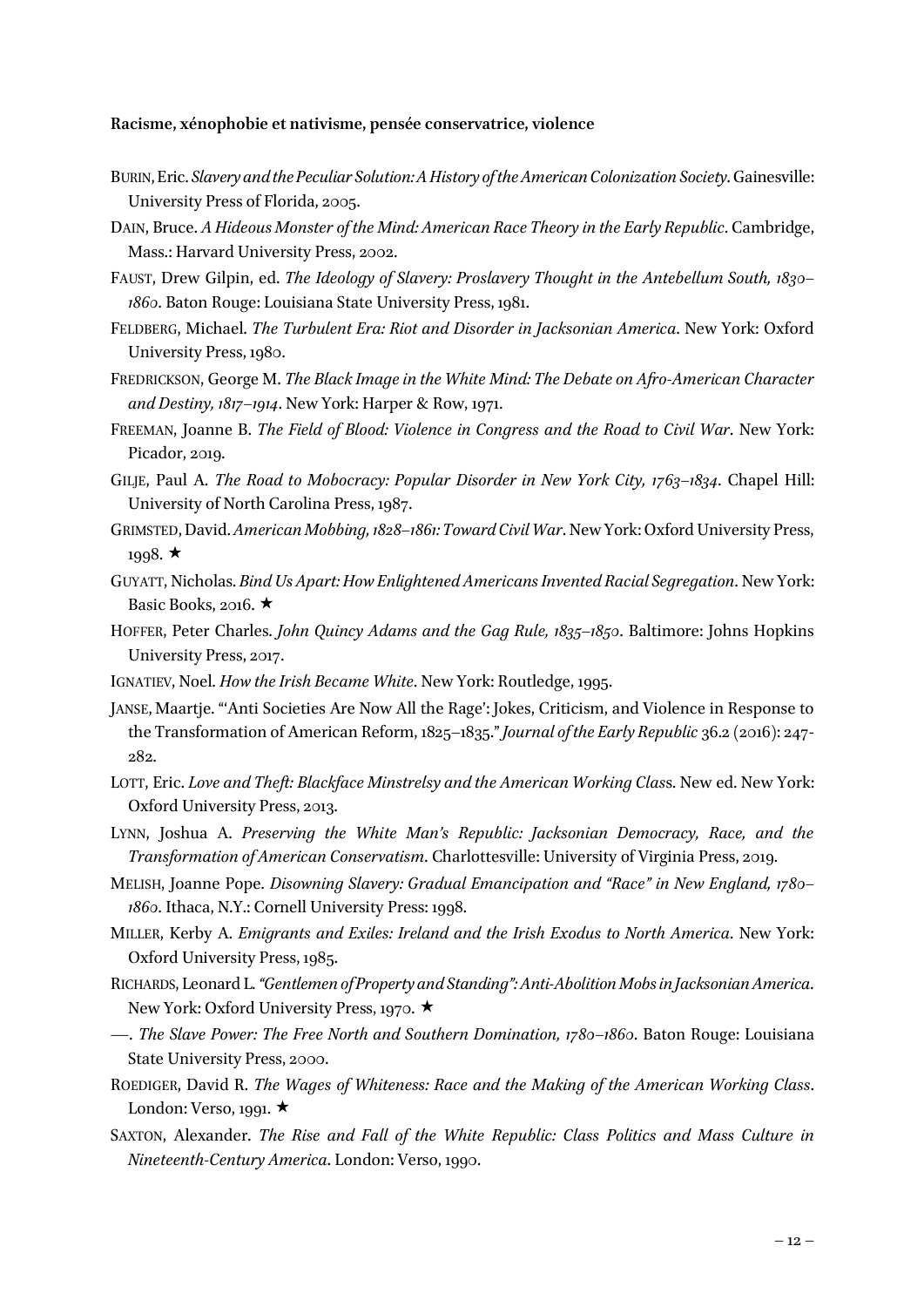- SCHRAG, Zachary M. *The Fires of Philadelphia: Citizen-Soldiers, Nativists, and the 1844 Riots over the Soul of a Nation*. New York: Pegasus, 2021.
- SINHA, Manisha. *The Counterrevolution of Slavery: Politics and Ideology in Antebellum South Carolina*. Chapel Hill: University of North Carolina Press, 2000.
- WERNER, John M. *Reaping the Bloody Harvest: Race Riots in the United States during the Age ofJackson, 1824–1849*. New York: Garland, 1996.

#### **Abolitionnisme, défense des populations amérindiennes, droits des femmes**

- AJE, Lawrence, and Claudine Raynaud, eds. *Ending Slavery: The Antislavery Struggle in Perspective*. Montpellier: Presses universitaires de la Méditerranée, forthcoming.
- BERLIN, Ira. *The Long Emancipation: The Demise of Slavery in the United States*. Cambridge, Mass.: Harvard University Press, 2015.
- BOYLAN, Anne M. *The Origins of Women's Activism: New York and Boston, 1797–1840*. Chapel Hill: University of North Carolina Press, 2002.
- DORSEY, Bruce. *Reforming Men and Women: Gender in the Antebellum City*. Ithaca, N.Y.: Cornell University Press, 2002.
- DUBERMAN, Martin B., ed. *The Antislavery Vanguard: New Essays on the Abolitionists*. Princeton, N.J.: Princeton University Press, 1965.
- GINZBERG, Lori D. *Untidy Origins: A Story of Woman's Rights in Antebellum New York*. Chapel Hill: University of North Carolina Press, 2005.
- —. *Women and the Work of Benevolence: Morality, Politics, and Class in the Nineteenth-Century United States*. New Haven, Conn.: Yale University Press, 1992.
- —. *Women in Antebellum Reform*. Wheeling, Ill.: Harlan Davidson, 2000.
- GOODMAN, Paul. *Of One Blood: Abolitionism and the Origins of Racial Equality*. Berkeley: University of California Press, 1998.
- HERSHBERGER, Mary. "Mobilizing Women, Anticipating Abolition: The Struggle against Indian Removal in the 1830s." *Journal of American History* 86.1 (1999): 15-40.  $\star$
- HEWITT, Nancy A. *Women's Activism and Social Change: Rochester, New York, 1822–1872*. Ithaca, N.Y.: Cornell University Press, 1984.
- JEFFREY, Julie Roy. *The Great Silent Army of Abolitionism: Ordinary Women in the Antislavery Movement*. Chapel Hill: University of North Carolina Press, 1998.
- JOY, Natalie. "The Indian's Cause: Abolitionists and Native American Rights." *Journal of the Civil War Era* 8.2 (2018): 215-242.
- LEVESQUE, George A. "Black Abolitionists in the Age of Jackson: Catalysts in the Radicalization of American Abolitionism." *Journal of Black Studies* 1.2 (1970): 187-201.
- MCCARTHY, Timothy Patrick, and John Stauffer, eds. *Prophets of Protest: Reconsidering the History of American Abolitionism*. New York: New Press, 2006.
- MILES, Tiya. "'Circular Reasoning': Recentering Cherokee Women in the Antiremoval Campaigns." *American Quarterly* 61.2 (2009): 221-243.
- MINTZ, Steven. *Moralists and Modernizers: America's Pre–Civil War Reformers*. Baltimore: Johns Hopkins University Press, 1995.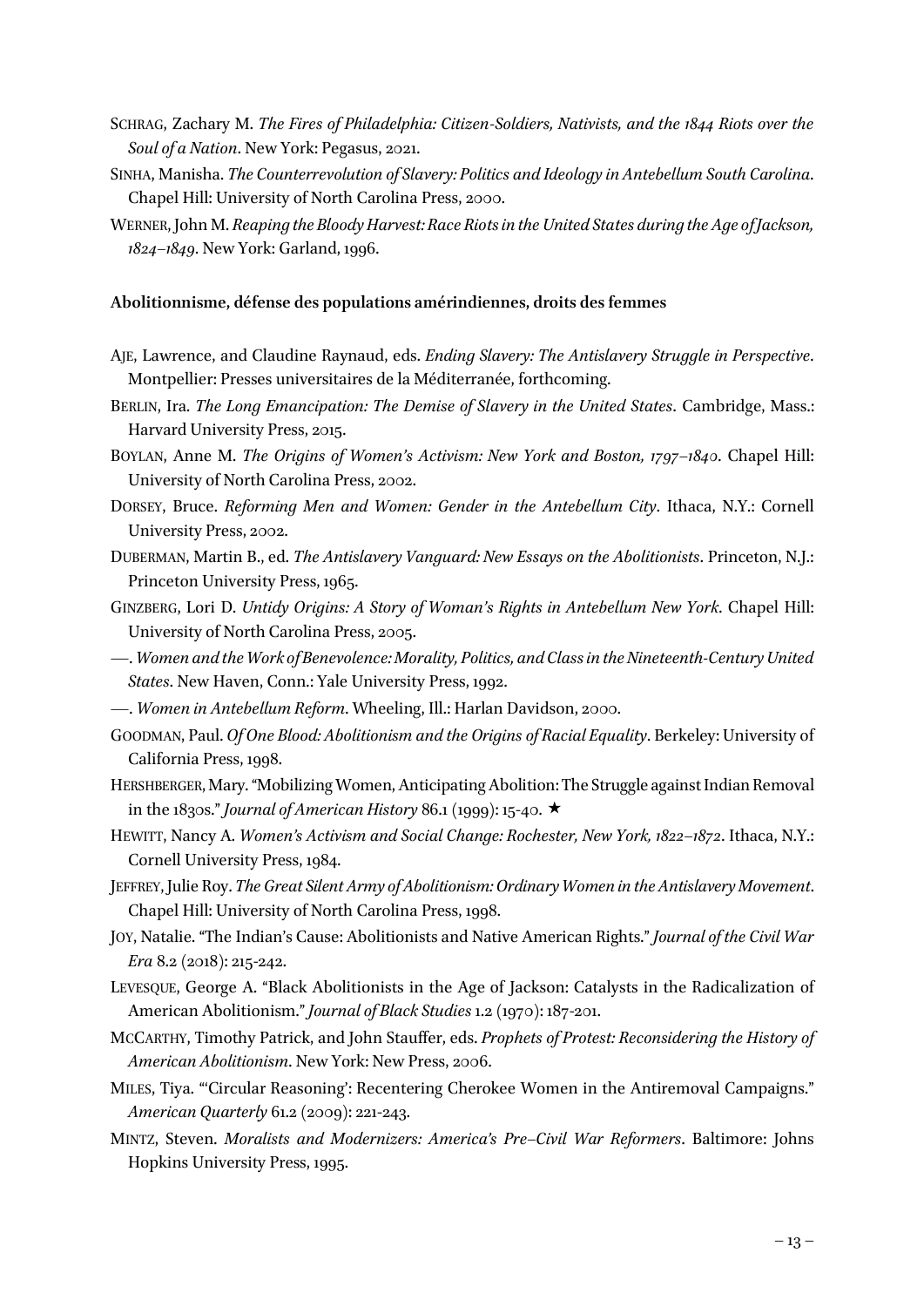NEWMAN, Richard S. *Abolitionism: A Very Short Introduction*. New York: Oxford University Press, 2018. ★

- —. *The Transformation of American Abolitionism: Fighting Slavery in the Early Republic*. Chapel Hill: University of North Carolina Press, 2002.
- PERRY, Lewis, and Michael Fellman, eds. *Antislavery Reconsidered: New Perspectives on the Abolitionists*. Baton Rouge: Louisiana State University Press, 1979.
- PORTNOY, Alisse. *Their Right to Speak: Women's Activism in the Indian and Slave Debates*. Cambridge, Mass.: Harvard University Press, 2005.  $\star$
- QUARLES, Benjamin. *Black Abolitionists*. New York: Da Capo Press, 1969.
- RAEL, Patrick. *Eighty-Eight Years: The Long Death of Slavery in the United States, 1777–1865*. Athens: University of Georgia Press, 2015.
- ROY, Michaël. *De l'antiesclavagisme à l'abolition de l'esclavage. États-Unis, 1776–1865*. Neuilly-sur-Seine: Atlande, 2018.
- —, Marie-Jeanne Rossignol, and Claire Parfait, eds. *Undoing Slavery: American Abolitionism in Transnational Perspective (1776–1865)*. Paris: Éditions Rue d'Ulm, 2018.

SINHA, Manisha. *The Slave's Cause: A History of Abolition*. New Haven, Conn.: Yale University Press,  $2016. \star$ 

- THEODORE, Alissa. "'A Right to Speak on the Subject': The U.S. Women's Antiremoval Petition Campaign, 1829–1831." *Rhetoric and Public Affairs* 5.4 (2002): 601-623.
- WALTERS, Ronald G. *American Reformers, 1815–1860*. Rev. ed. New York: Hill & Wang, 1997. ★
- WELLMAN, Judith. *The Road to Seneca Falls: Elizabeth Cady Stanton and the First Woman's Rights Convention*. Urbana: University of Illinois Press, 2004.
- YEE, Shirley J. *Black Women Abolitionists: A Study in Activism, 1828-1860*. Knoxville: University of Tennessee Press, 1992.
- YELLIN, Jean Fagan, and John C. Van Horne, eds. *The Abolitionist Sisterhood: Women's Political Culture in Antebellum America*. Ithaca, N.Y.: Cornell University Press, 1994.
- ZAESKE, Susan. *Signatures of Citizenship: Petitioning, Antislavery, and Women's Political Identity*. Chapel Hill: University of North Carolina Press, 2003.

# **Religion, spiritualité, utopie**

ABZUG, Robert H. *Cosmos Crumbling: American Reform and the Religious Imagination*. New York: Oxford University Press, 1994.

BEDERMAN, Gail. "Revisiting Nashoba: Slavery, Utopia, and Frances Wright in America, 1818–1826." *American Literary History* 17.3 (2005): 438-459.

- BERGAMASCO, Lucia. "D'un réveil à l'autre : l'évangélisme américain aux XVIII<sup>e</sup> et XIX<sup>e</sup> siècles. Aperçu historiographique." *Revue française d'études américaines* 85 (2000): 81-104.
- BUTLER, Jon. *Awash in a Sea of Faith: Christianizing the American People*. Cambridge, Mass.: Harvard University Press, 1990.
- CAWARDINE, Richard J. *Evangelicals and Politics in Antebellum America*. New Haven, Conn.: Yale University Press, 1993.
- CLARK, Christopher. *The Communitarian Moment: The Radical Challenge of the Northampton Association*. Amherst: University of Massachusetts Press, 1995.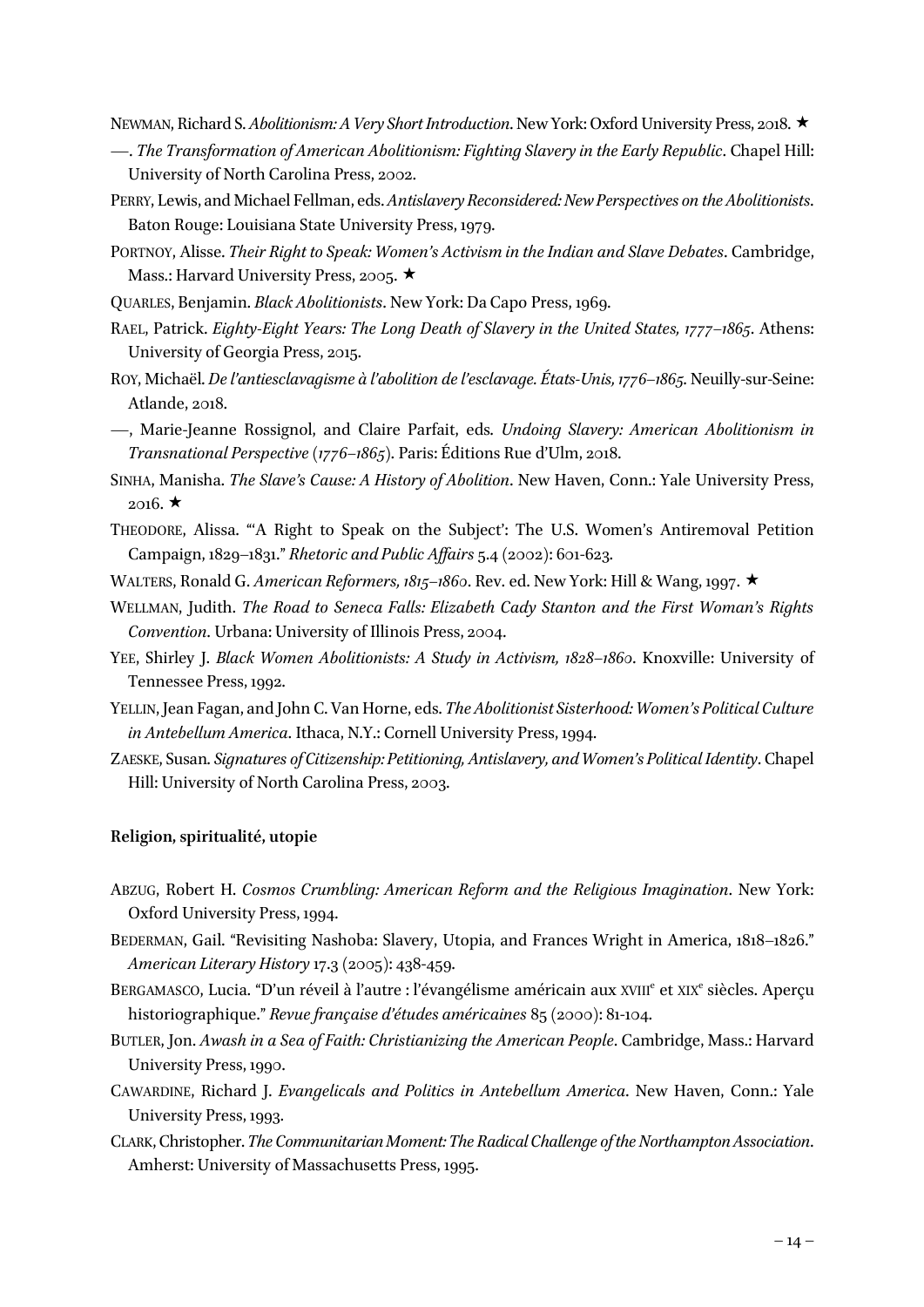- CROSS, Whitney R. *The Burned-Over District: The Social and Intellectual History of Enthusiastic Religion in Western New York, 1800–1850*. Ithaca, N.Y.: Cornell University Press, 1950.
- DELANO, Sterling F. *Brook Farm: The Dark Side of Utopia*. Cambridge, Mass.: Belknap Press of Harvard University Press, 2004.
- GINZBERG, Lori D. "'The Hearts of Your Readers Will Shudder": Fanny Wright, Infidelity, and American Freethought." *American Quarterly* 46.2 (1994): 195-226.
- GRASSO, Christopher. *Skepticism and American Faith: From the Revolution to the Civil War*. New York: Oxford University Press, 2018.
- GRIFFIN, Sean. "Antislavery Utopias: Communitarian Labor Reform and the Abolitionist Movement." *Journal of the Civil War Era* 8.2 (2018): 243-268.
- GUARNERI, Carl J. *The Utopian Alternative: Fourierism in Nineteenth-Century America*. Ithaca, N.Y.: Cornell University Press, 1991.  $\star$
- GURA, Philip F. *American Transcendentalism: A History*. New York: Hill & Wang, 2007. ★
- —. *Man's Better Angels: Romantic Reformers and the Coming of the Civil War*. Cambridge, Mass.: Belknap Press of Harvard University Press, 2017.
- HASELBY, Sam. *The Origins of American Religious Nationalism*. New York: Oxford University Press, 2015.
- HATCH, Nathan O. *The Democratization of American Christianity*. New Haven, Conn.: Yale University Press, 1989.  $\star$
- HOWE, Daniel Walker. *Making the American Self: Jonathan Edwards to Abraham Lincoln*. Cambridge, Mass.: Harvard University Press, 1997.
- JOHNSON, Curtis D. *Redeeming America: Evangelicals and the Road to Civil War*. Chicago: Ivan R. Dee,  $1993. \star$
- JOHNSON, Paul E. *A Shopkeeper's Millennium: Society and Revivals in Rochester, New York, 1815–1837*. New York: Hill & Wang, 1978.
- —, and Sean Wilentz. *The Kingdom of Matthias: A Story of Sex and Salvation in Nineteenth-Century America*. Updated ed. New York: Oxford University Press, 2012.
- MCKIVIGAN, John R. *The War against Proslavery Religion: Abolitionism and the Northern Churches, 1830–1865*. Ithaca, N.Y.: Cornell University Press, 1984.
- —, and Mitchell Snay, eds. *Religion and the Antebellum Debate over Slavery*. Athens: University of Georgia Press, 1998.
- MCLOUGHLIN, William G. *Revivals, Awakenings, and Reform: An Essay on Religion and Social Change in America, 1607–1977*. Chicago: University of Chicago Press, 1978.
- NARVAEZ, Auréliane. "Rémanences et métamorphoses de la pensée déiste : mesmérisme, communautés utopiques et spiritualisme aux États-Unis (1794–1887)." PhD diss., Sorbonne Université, 2018.
- NOLL, Mark A. *America's God: From Jonathan Edwards to Abraham Lincoln*. New York: Oxford University Press, 2002.  $\star$
- OGDEN, Emily. *Credulity: A Cultural History of US Mesmerism*. Chicago: University of Chicago Press, 2018.
- PARK, Benjamin E. *Kingdom of Nauvoo: The Rise and Fall of a Religious Empire on the American Frontier*. New York: Liveright, 2020.
- PITZER, Donald E., ed. *America's Communal Utopias*. Chapel Hill: University of North Carolina Press, 1997.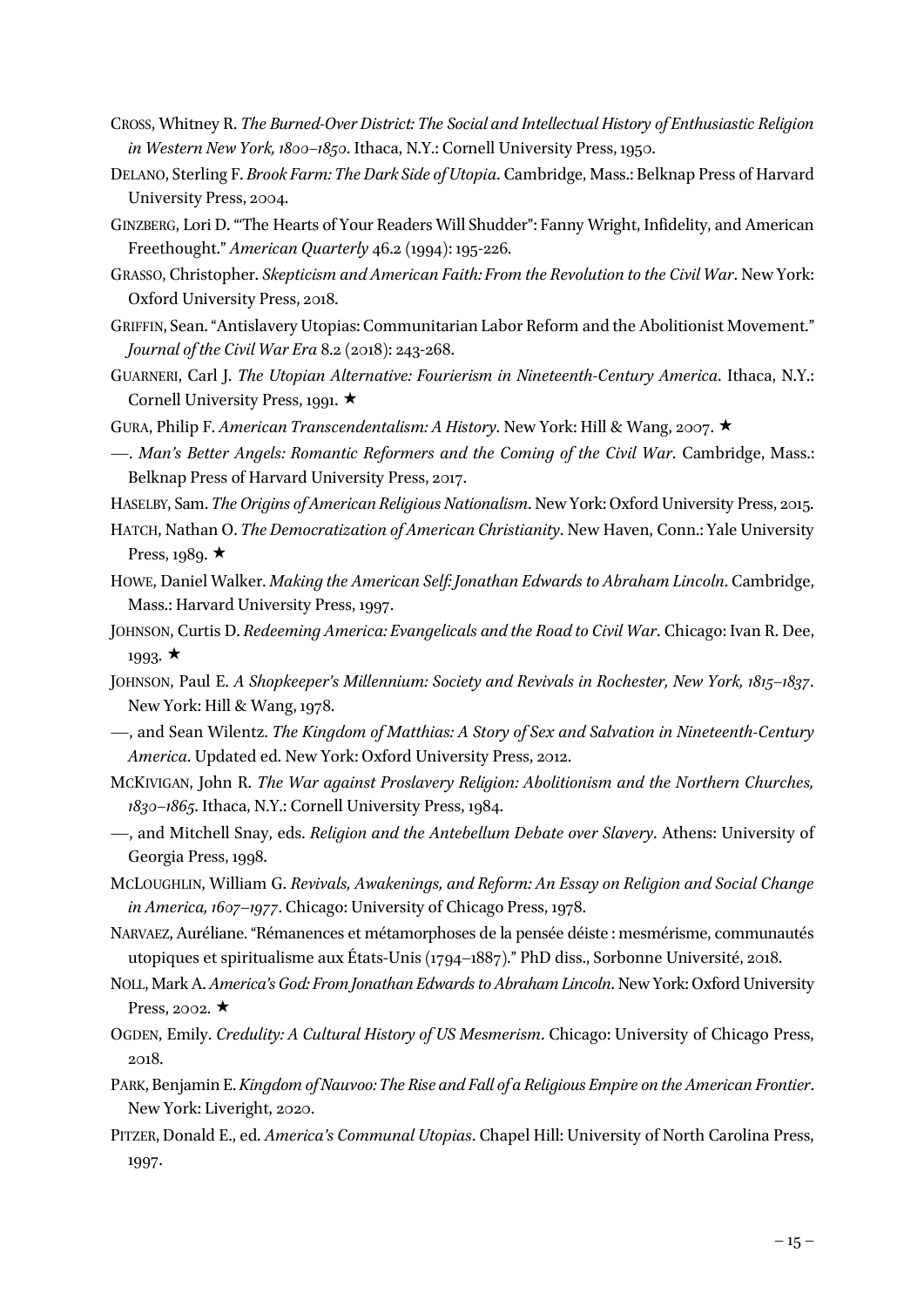- SCHLERETH, Eric R. *An Age of Infidels: The Politics of Religious Controversy in the Early United States*. Philadelphia: University of Pennsylvania Press, 2013.
- SHALEV, Eran. *American Zion: The Old Testament as a Political Text from the Revolution to the Civil War*. New Haven, Conn.: Yale University Press, 2013.
- WIGGER, John H. *Taking Heaven by Storm: Methodism and the Rise of Popular Christianity in America*. New York: Oxford University Press, 1998.
- WIRZBICKI, Peter. *Fighting for the Higher Law: Black and White Transcendentalists against Slavery*. Philadelphia: University of Pennsylvania Press, 2021.

#### **Sources et documents: quelques exemples**

- ADAMS, Sean Patrick, ed. *The Early American Republic: A Documentary Reader*. Chichester, U.K.: Wiley-Blackwell, 2009.
- *Appeal of Forty Thousand Citizens, Threatened with Disfranchisement, to the People of Pennsylvania*. Philadelphia: Merrihew & Gunn, 1838.
- BASKER, James G. *American Antislavery Writings: Colonial Beginnings to Emancipation*. New York: Library of America, 2012.
- BRISBANE, Albert. *Social Destiny of Man: or, Association and Reorganization of Industry*. Philadelphia: C. F. Stollmeyer, 1840.
- CAIN, William E., ed. *William Lloyd Garrison and the Fight against Slavery: Selectionsfrom The Liberator*. Boston: Bedford/St. Martin's, 2007.
- CHÁVEZ, Ernesto. *The U.S. War with Mexico: A Brief History with Documents*. Boston: Bedford/St. Martin's, 2007.
- CHILD, Lydia Maria. *Letters from New-York*. Ed. Bruce Mills. Athens: University of Georgia Press, 1998.

The Colored Conventions Project. https://coloredconventions.org/.

- DICKENS, Charles. *American Notes for General Circulation*. 2 vols. London: Chapman & Hall, 1842.
- EMERSON, Ralph Waldo. *Emerson's Antislavery Writings*. Ed. Len Gougeon and Joel Myerson. New Haven, Conn.: Yale University Press, 1995.
- FELLER, Daniel, et al., eds. *The Papers of Andrew Jackson*. Knoxville, Tenn.: University of Tennessee Press, 1980– . https://trace.tennessee.edu/utk\_jackson/.

FINNEY, Charles G. *Lectures on Revivals of Religion*. New York: Leavitt, Lord, 1835.

- FULLER, Margaret. *Essays on American Life and Letters*. Ed. Joel Myerson. Lanham, Md.: Rowman & Littlefield, 1978.
- GREENBERG, Amy S. *Manifest Destiny and American Territorial Expansion: A Brief History with Documents*. 2nd ed. Boston: Bedford/St. Martin's, 2018.
- HEIDLER, David S., and Jeanne T. Heidler. *Indian Removal: A Norton Casebook*. New York: W. W. Norton, 2007.
- LUTHER, Seth. *An Address Delivered before the Mechanics and Working-Men, of the City of Brooklyn, on the Celebration of the Sixtieth Anniversary of American Independence, July 4, 1836*. Brooklyn, N.Y.: Alden Spooner & Sons, 1836.
- MARTINEAU, Harriet. *Retrospect of Western Travel*. 2 vols. London: Saunders & Otley, 1838.
- —. *Society in America*. 3 vols. London: Saunders & Otley, 1837.